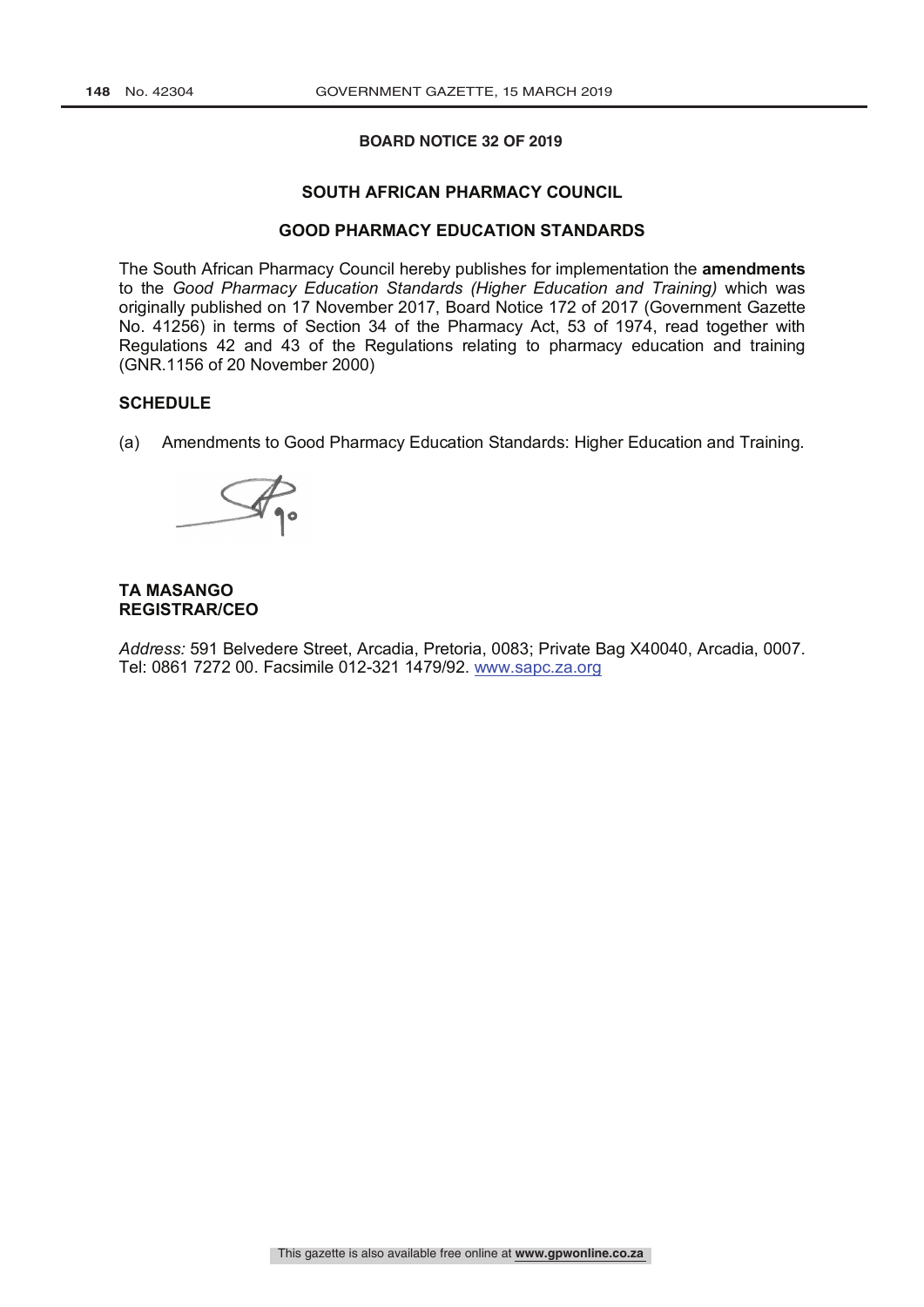# **AMENDMENTS TO THE GOOD PHARMACY EDUCATION STANDARDS: HIGHER EDUCATION AND TRAINING**

## **1. Amendment to Preamble and Principles**

The Preamble and Principles are hereby amended by the deletion of the words *"Level 9: Professional Master of Pharmacy (MPharm)"*

## **2. Amendments to Definition and Abbreviations of Terms**

The Definitions and Abbreviations of Terms are hereby amended by:

(a) The insertion after the definition of **"DHET"** the following:

**"Drop-Out:** Any student who discontinued his or her studies in a particular uniform qualification during the analysed."

(b) Substitution of the words "HET Provider" with the following:

**"Higher Education Institution (HEI)"**

**3. Amendments to Standard 1 MINIMUM STANDARDS FOR VISION, MISSION AND PLANNING** 

Standard 1 MINIMUM STANDARDS FOR VISION, MISSION AND PLANNING is hereby amended by:

(a) The substitution of the words "MINIMUM STANDARDS FOR VISION AND MISSION" as follows:

# **"1.1 MINIMUM STANDARDS FOR VISION AND MISSION"**

(b) The subsequent numbering of the standard is corrected as follows:

## **1.2 MINIMUM STANDARDS FOR SYSTEMATIC PLANNING**

# **4. Amendments to Standard 2 MINIMUM STANDARDS FOR ORGANISATION AND ADMINISTRATION**

Standard 2 MINIMUM STANDARDS FOR ORGANISATION AND ADMINISTRATION is hereby amended by:

- (a) Substitution of **"MINIMUM STANDARDS FOR SCHOOL AND ORGANISATION RELATIONSHIPS"** as follows**:**
	- **"2.1 MINIMUM STANDARDS FOR SCHOOL AND ORGANISATION RELATIONSHIPS"**
- (b) The subsequent numbering of the standard is corrected as follows:
	- (i) **2.2 MINIMUM STANDARDS FOR SCHOOL ORGANISATION AND ADMINISTRATION**
	- (ii) **2.3 MINIMUM STANDARDS FOR QUALIFICATIONS AND RESPONSIBILITIES OF HEAD OF SCHOOL**
- (c) The standard heading which reads **"Qualifications of the head"** is hereby substituted with the following:
	- **"2.3.1 Qualifications of the Head of School"**
- (d) The standard heading which reads **"Functions and responsibilities of the head"** is substituted with the following:

**"2.3.2 Functions and responsibilities of the Head of School"**

(e) The standard sub-heading which reads "The head is" is substituted with the following

# **"2.3.2 (a) The Head of School"**

**5. Amendments to Standard 3 MINIMUM STANDARDS FOR WORK-BASED LEARNING**

Standard 3 MINIMUM STANDARDS FOR WORK-BASED LEARNING is hereby amended by: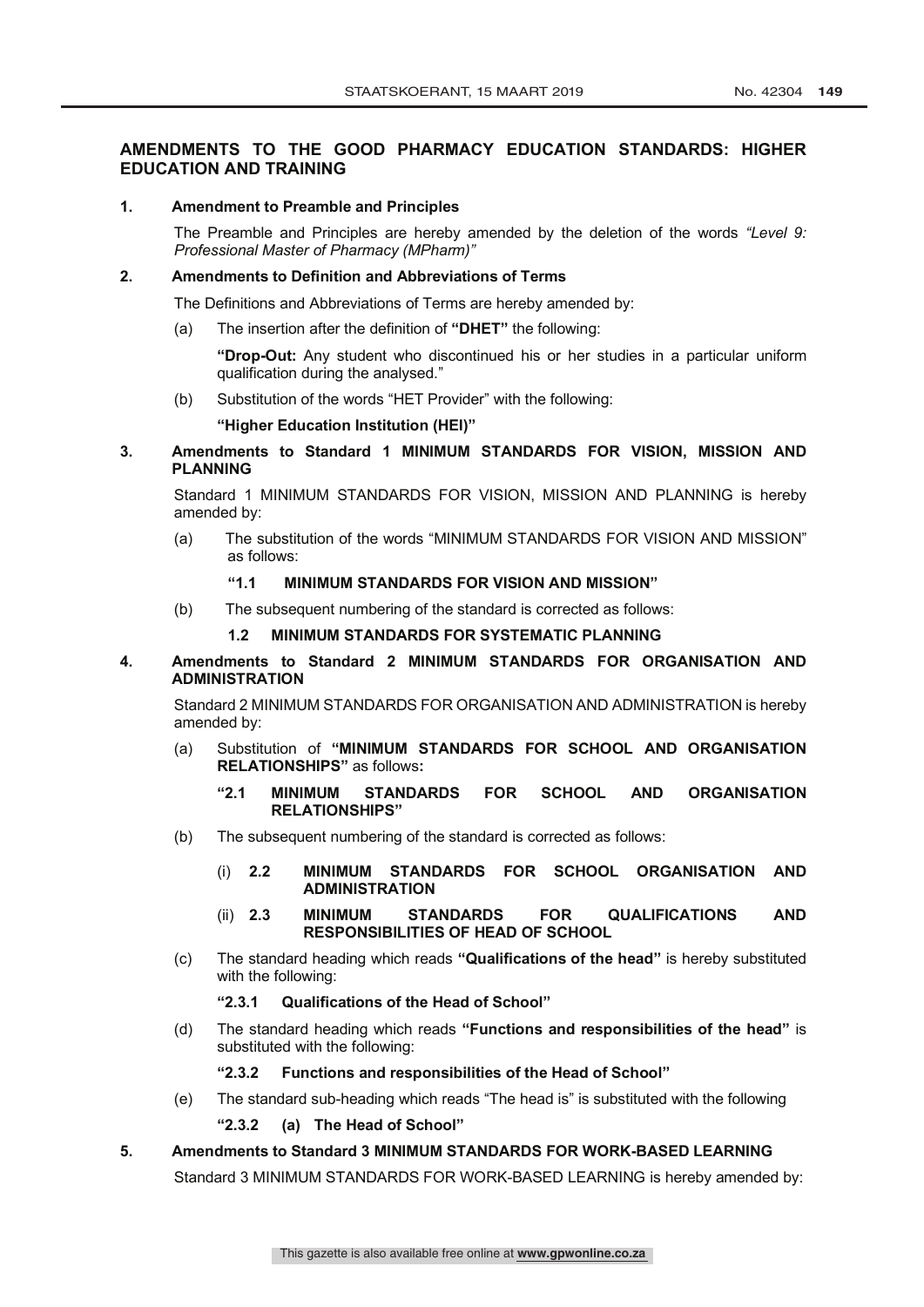(a) The standard which reads *"***MINIMUM STANDARDS FOR WORK-BASED LEARNING OF ALL CADRES OF PHARMACY STAFF REGISTRABLE UNDER THE PHARMACY ACT (PRACTICAL, WORK-BASED LEARNING, INTERNSHIP AND TRAINEESHIP)**" is hereby substituted with the following:

#### **"3.1 MINIMUM STANDARDS FOR WORK-BASED LEARNING***"*

- (b) The subsequent numbering of the standard is corrected as follows:
	- **3.2 MINIMUM STANDARDS FOR ORGANISATIONAL AND ADMINISTRATIVE RELATIONSHIPS BETWEEN THE HIGHER EDUCATION INSTITUTION AND OTHER ORGANISATIONS/ASSOCIATED HEALTHCARE FACILITIES**
- (c) The standard sub-heading which reads "**Practical Training and Work-Based Learning during training**" is substituted with the following:
	- **6. "3.1.1 Work-Based Learning during training"**
- (d) The deletion of standard 3.1.1.1 which reads **"pharmacist's assistant"**
- (e) The subsequent numbering of the sub-standard is corrected as follows:
	- (i)  $"3.1.1.1$  pharmacy technician"; and<br>(ii)  $"3.1.1.2$  pharmacist"
	- "3.1.1.2 pharmacist"
- (f) The deletion of sub-standard 3.1.1.4 which reads "specialist pharmacist"
- (g) The substitution of *Note 1: which reads "PT, BPharm and professional MPharm students must be registered with Council and have professional indemnity cover as per the rules relating to GPP"* with the following:

"Note 1: PT and BPharm students must be registered with Council and have professional indemnity cover as per the rules relating to GPP."

- (h) The deletion of "Note 2: Pharmacists with foreign qualifications may be required to undertake WBL as part of their registration requirements."
- (i) The substitution of Standard 3.1.2 which reads **"Practice or work-based learning site access, accommodation and resources"** as follows:

**"3.1.2 Practice or Work-Based Learning sites: access; accommodation; and resources"**

- (j) The substitution of Standard 3.1.2(a) which reads "Practice and WBL sites must be used for the periods specified for each of the cadres listed in 3.1.1 above." as follows:
	- "(a) WBL sites must be used for the periods specified for each of the cadres listed in 3.1.1 above."
- (k) The substitution of Standard 3.1.2 (b) which reads "For each cadre, appropriate criteria must be established and applied for the selection of an adequate number and mix of practice facilities." as follows:
	- "(b) For each cadre, appropriate criteria must be established and applied for the selection of an adequate number and mix of WBL sites."
- (l) The deletion of *"3.1.2 (c) Written agreements with the practice sites must be in place covering student placement, staff responsibilities, health services, immunisation requirements and professional conduct expectations."*
- (m) The substitution of Standard 3.1.2.1 (a) which reads "WBL for PTs must be in line with the requirements stipulated in the qualification" as follows:

"(a) WBL for PT students must be in line with the requirements stipulated in the qualification."

(n) The substitution of Standard 3.1.2.2 which reads **"Work-based learning sites for pharmacy students"** as follows:

#### **"3.1.2.2 Work-based learning sites for Bachelor of pharmacy students"**

(o) The insertion after standard 3.1.2.2(a) of the following:

"3.1.2.2(b) WBL must be assessed against outcomes."

(p) The numbering of the sub-standard is corrected as follows: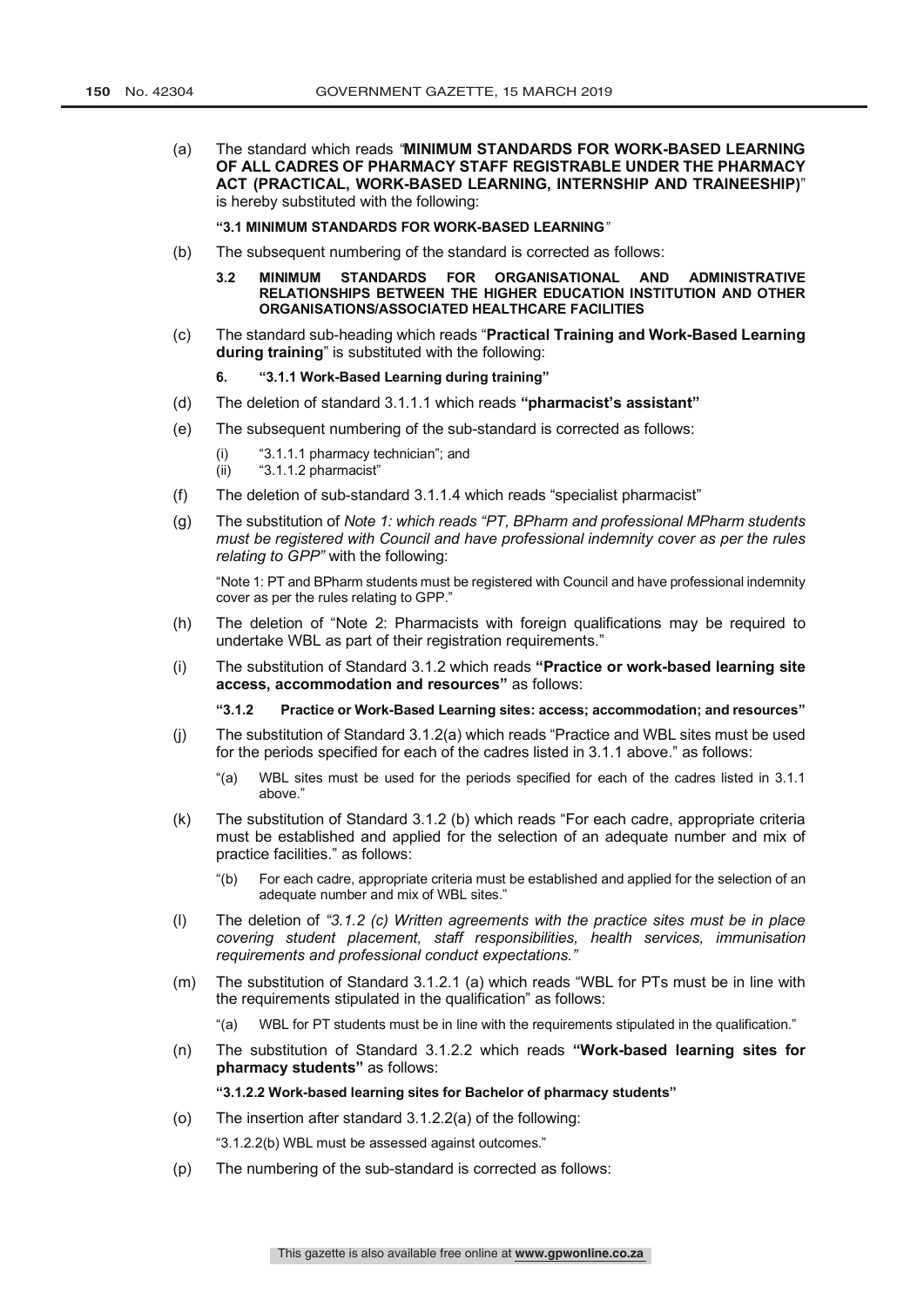- "(c) WBL sites for BPharm students must have the following characteristics and must:
- (q) The substitution of Standard 3.1.2.2(c) (vii) which reads *"provide a practice environment that nurtures and supports pharmacist and student interactions with patients"* as follows:
	- (vii) provide a WBL environment that nurtures and supports pharmacist and student interactions with patients."
- (r) The deletion of sub-standard 3.1.2.3 "**Work-based learning sites for specialist pharmacists**".
- (s) The substitution of the Standard which reads **"MINIMUM STANDARDS FOR ORGANISATIONAL AND ADMINISTRATIVE RELATIONSHIPS BETWEEN THE ORGANISATION AND ASSOCIATED HEALTHCARE FACILITIES**" as follows:
	- **"3.2 MINIMUM STANDARDS FOR ORGANISATIONAL AND ADMINISTRATIVE RELATIONSHIPS BETWEEN THE HIGHER EDUCATION INSTITUTION AND OTHER ORGANISATIONS/ASSOCIATED HEALTHCARE FACILITIES"**
- (t) The deletion of "3.2 (b) The institution must have formal agreements with other healthcare facilities used for the purpose of WBL."
- (u) The insertion after standard 3.2(a) the following:
	- "3.2 (b) Written agreements with the WBL sites must be in place covering student placement, staff responsibilities, health services, immunisation requirements and professional conduct expectations."

## **6. Amendments to Standard 4 MINIMUM STANDARDS FOR FACILITIES AND FINANCIAL, HUMAN AND PHYSICAL RESOURCES**

Standard 4 MINIMUM STANDARDS FOR FACILITIES AND FINANCIAL, HUMAN AND PHYSICAL RESOURCES is hereby amended by:

- (a) The substitution of Standard 4 "4. **MINIMUM STANDARDS FOR FACILITIES AND FINANCIAL, HUMAN AND PHYSICAL RESOURCES**" as follows:
	- **"4. MINIMUM STANDARDS FOR FACILITIES, FINANCIAL, HUMAN AND PHYSICAL RESOURCES."**
- (b) The substitution of the standard that reads **"MINIMUM STANDARDS FOR FACILITIES AND RESOURCES"** as follows:

## **"4.1 MINIMUM STANDARDS FOR FACILITIES, EQUIPMENT AND RESOURCES"**

(c) The substitution of Standard 4.1.1 which reads "4.1.1 Physical facilities" as follows:

**"4.1.1 Physical facilities and Equipment"**

- (d) The substitution of Standard 4.1.1(d) which reads *"(d) The teaching facilities, including general and specialised laboratories, must be sufficient in number and adequate in size to accommodate the student body. Refer to Addendum 1 as an example for BPharm."* as follows:
	- "(d) The teaching facilities, including general and specialised laboratories, must be sufficient in number and adequate in size to accommodate the student body."
- (e) The insertion after sub-standard 4.1.1(f) the following:
	- "(g) the school must be appropriately equipped to offer the programme (a minimum list of equipment as prescribed by Council)."
- (f) The deletion of sub-standard 4.1.2 Education and information technology and communication resources
- (g) The substitution of Standard "**MINIMUM STANDARDS FOR STAFF/HUMAN RESOURCES**" as follows "**4.2 MINIMUM STANDARDS FOR STAFF/HUMAN RESOURCES**"
- (h) The number of the sub-section is corrected as follows:
	- **4.2.1 Quantitative factors**
	- **4.2.2 Qualitative factors**
	- **4.2.3 Staff responsible for and who participates in teaching and learning**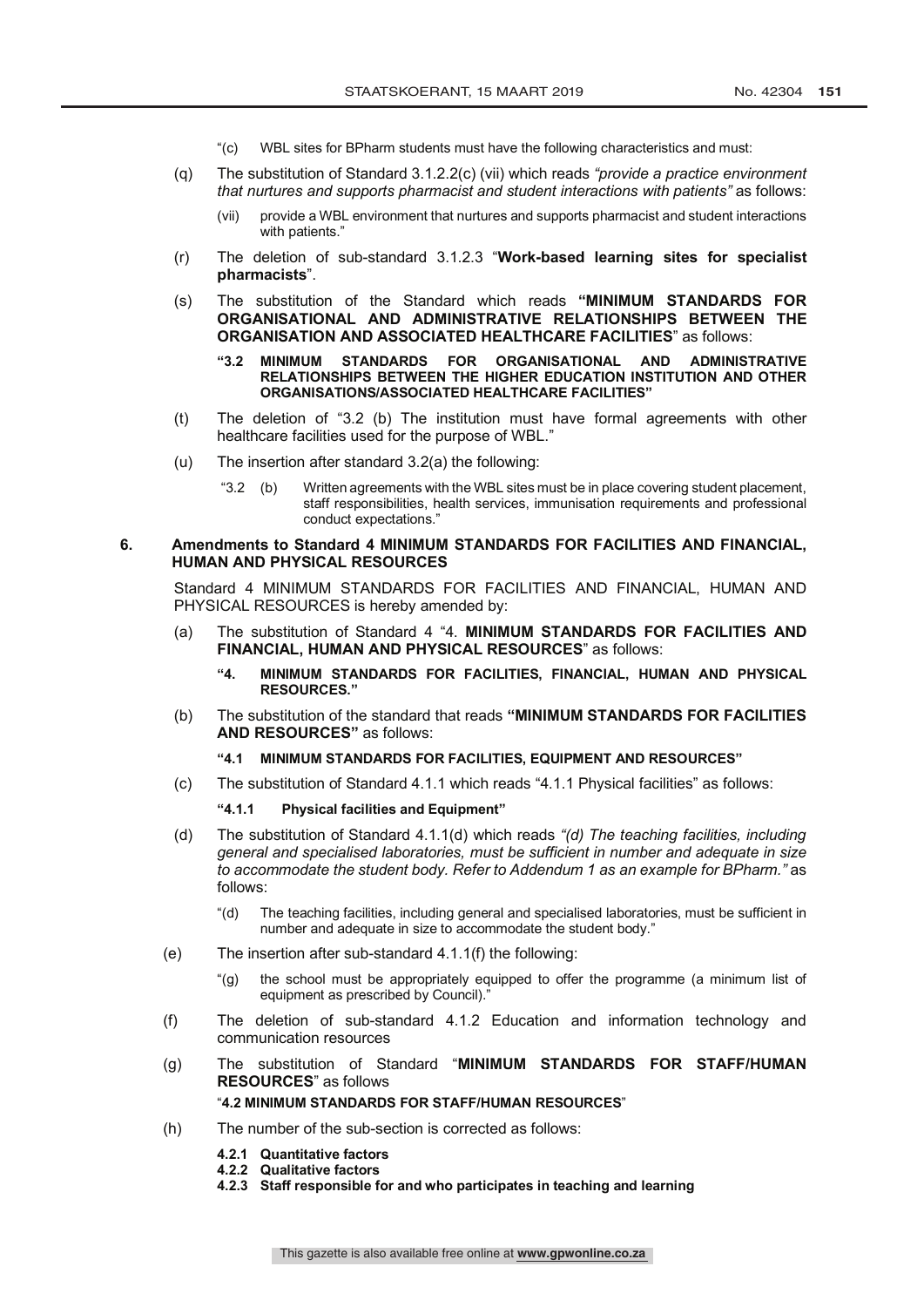#### **4.2.4 Staff development**

#### **4.2.5 Staff who are appointed to provide voluntary/volunteer service**

(i) The substitution of Standard 4.2.1 *"Quantitative factors must comply with established and recognised staff to student ratios in accordance with the school's organogram. The minimum staff to student ratio for pharmaceutical sciences teaching must be aligned with the Department of Higher and Education Training (DHET) staffing norms for sciences."* as follows:

"Quantitative factors must comply with established and recognised staff to student ratios in accordance with the school's organogram. The minimum staff to student ratio for pharmaceutical sciences teaching must be aligned with the Department of Higher and Education Training (DHET) staffing norms for health sciences. The school must be appropriately staffed to offer the programme (a staff to student ratio will be prescribed by Council)".

- (j) The insertion after standard 4.2.2(b) with the following:
	- "(c) A person who teaches pharmacy practice must be a pharmacist registered in South Africa."
- (k) The number of the sub-standard is corrected as follows:
	- (d) All posts must be linked to a job description.
	- (e) Staff performance reviews must be carried out in accordance with organisational policy.

### **7. Amendments to Standard 5 MINIMUM STANDARDS FOR DELIVERY OF PROGRAMMES**

Standard 5 MINIMUM STANDARDS FOR DELIVERY OF PROGRAMMES is amended as follows:

(a) The substitution of the standard that reads **CURRICULAR GOALS, CONTENT, DESIGN, DEVELOPMENT AND DELIVERY** as follows**:**

## **"5.1 CURRICULAR GOALS, CONTENT, DESIGN, DEVELOPMENT AND DELIVERY"**

- (b) The numbering of the sub-standard is corrected as follows:
	- **5.2 MINIMUM STANDARDS FOR ASSESSMENT**
	- **5.2.1 Competency and outcome measurement and assessment systems and methods**
	- **5.2.2 Responsibilities of internal and external assessors/examiners/moderators**
	- **5.2.3 Security of examination papers and scripts**
	- **5.3 MINIMUM STANDARDS FOR CERTIFICATION PROCEDURES**
	- **5.3.1 Certification policies and procedures**
	- **5.3.2 The certification processes**
	- **5.3.3 Information required for certification of student achievements**
	- **5.3.4 Security and filing**

### **5.4 MINIMUM STANDARDS FOR RECORD KEEPING**

(c) The insertion after standard 5.1 the following:

#### Standard "**5.1.1 Curricular content"**

The curricula must include comprehensive details of relevant and appropriate knowledge, skills, attitudes, and values, using the teaching and learning methods listed in 5.1.

- (d) The deletion of standard 5.1.2 **"Curricular content"**
- (e) The number of the sub-standard is corrected as follows:

#### **5.1.2 Teaching and learning methods**

(f) The insertion after standard 5.1.2 of the following:

#### **"5.1.3 Education and information technology and communication resources"**

- (a) The school must have, or must have access to, information and communication technology (ICT), including educational technology (ET), based on relevant instructional and learning theory to provide an excellent learning experience.
- (b) The ICT/ET systems and processes must have the following characteristics and must:
	- (i) respond to varying student needs and expectations
	- (ii) support staff in transforming, improving and extending their practice (in general and in relation to new technologies)
	- (iii) encourage and enable innovative and effective teaching, learning and assessment procedures